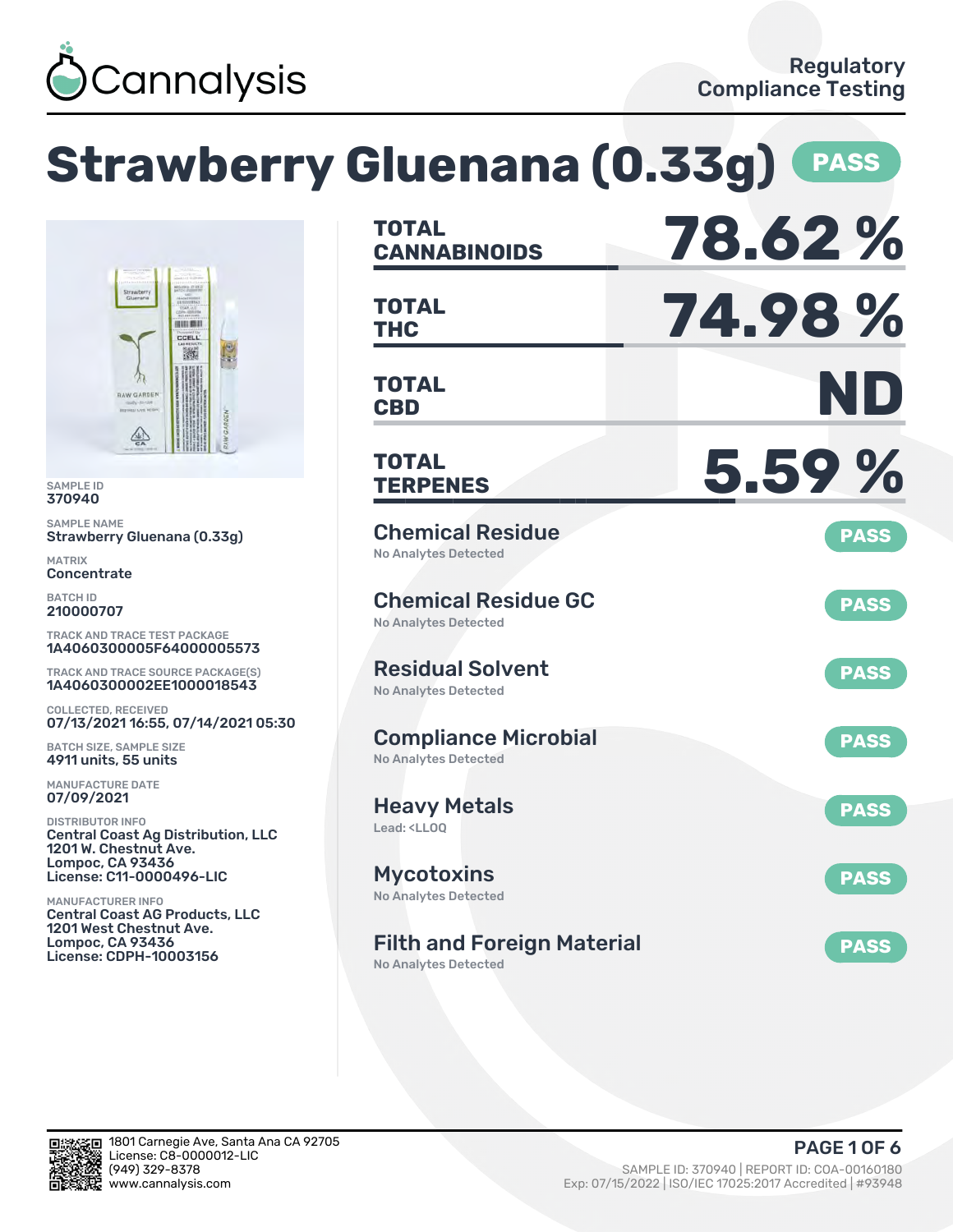

# CANNABINOID ANALYSIS

Total THC,CBD value(s) have been decarboxylated.

| TOTAL THC:          | 749.8 mg/g (74.98 %), 247.43 mg per package |
|---------------------|---------------------------------------------|
| TOTAL CBD:          | ND.                                         |
| TOTAL CANNABINOIDS: | 786.2 mg/g (78.62 %)                        |

UNIT OF MEASUREMENT: Milligrams per Gram(mg/g)

| <b>ANALYTE</b>         | <b>RESULT</b>        | LOD    | <b>LLOO</b> | <b>ANALYTE</b>   | <b>RESULT</b>        | LOD    | LL <sub>00</sub> |
|------------------------|----------------------|--------|-------------|------------------|----------------------|--------|------------------|
| THCa                   | <b>ND</b>            | 0.2000 | 0.4000      | CBD <sub>v</sub> | <b>ND</b>            | 0.2000 | 0.4000           |
| D9THC                  | 749.8 mg/g (74.98 %) | 0.2000 | 0.4000      | CBGa             | <b>ND</b>            | 0.2000 | 0.4000           |
| D8THC                  | <b>ND</b>            | 0.2000 | 0.4000      | <b>CBG</b>       | 36.34 mg/g (3.634 %) | 0.2000 | 0.4000           |
| <b>THC<sub>v</sub></b> | <b>ND</b>            | 0.2000 | 0.4000      | <b>CBN</b>       | <b>ND</b>            | 0.2000 | 0.4000           |
| CBDa                   | <b>ND</b>            | 0.2000 | 0.4000      | CBC              | <b>ND</b>            | 0.2000 | 0.4000           |
| CBD                    | <b>ND</b>            | 0.2000 | 0.4000      |                  |                      |        |                  |
|                        |                      |        |             |                  |                      |        |                  |

#### ADDITIONAL INFORMATION

| Method:              | SOP-TECH-001 | Sample Prepped: 07/14/202113:00 |                                   | Sample Approved: 07/15/2021 12:48  |  |
|----------------------|--------------|---------------------------------|-----------------------------------|------------------------------------|--|
| Instrument: UPLC-DAD |              |                                 | Sample Analyzed: 07/14/2021 13:03 | Prep-Analytical Batch: 30992-25156 |  |



## TERPENE ANALYSIS

UNIT OF MEASUREMENT: Milligrams per Gram(mg/g)

| <b>TOTAL TERPENES:</b> |
|------------------------|
|                        |

55.98 mg/g (5.598 %)

| <b>ANALYTE</b>          | <b>RESULT</b>                                                                                                                                                    | LOD    | <b>LLOQ</b> |  | <b>ANALYTE</b>         | <b>RESULT</b>                                       | <b>LOD</b> | <b>LLOQ</b> |
|-------------------------|------------------------------------------------------------------------------------------------------------------------------------------------------------------|--------|-------------|--|------------------------|-----------------------------------------------------|------------|-------------|
| 3-Carene                | <b>ND</b>                                                                                                                                                        | 1.000  | 2.500       |  | Alpha bisabolol        | <ll0q< td=""><td>0.1000</td><td>0.5000</td></ll0q<> | 0.1000     | 0.5000      |
| Alpha cedrene           | <b>ND</b>                                                                                                                                                        | 1.000  | 2.500       |  | Alpha humulene         | 1.638 mg/g (0.1638 %)                               | 0.5000     | 1.000       |
| Alpha pinene            | 1.607 mg/g (0.1607 %)                                                                                                                                            | 0.1000 | 1.000       |  | Alpha terpinene        | <b>ND</b>                                           | 0.5000     | 1.000       |
| Alpha terpineol         | <lloq< td=""><td>0.3260</td><td>0.6520</td><td></td><td>Beta caryophyllene</td><td>7.442 mg/g <math>(0.7442 \%)</math></td><td>0.5000</td><td>1.000</td></lloq<> | 0.3260 | 0.6520      |  | Beta caryophyllene     | 7.442 mg/g $(0.7442 \%)$                            | 0.5000     | 1.000       |
| Beta myrcene            | 17.11 mg/g (1.711 %)                                                                                                                                             | 0.5000 | 1.000       |  | Beta pinene            | 2.960 mg/g (0.2960 %)                               | 0.6070     | 1.214       |
| Borneol                 | <b>ND</b>                                                                                                                                                        | 1.000  | 2.500       |  | Camphene               | <b>ND</b>                                           | 0.5000     | 1.000       |
| Camphor                 | <b>ND</b>                                                                                                                                                        | 0.1000 | 0.5000      |  | Caryophyllene oxide ND |                                                     | 0.5000     | 2.500       |
| Cedrol                  | <b>ND</b>                                                                                                                                                        | 0.5000 | 1.000       |  | Cis geraniol           | <b>ND</b>                                           | 1.000      | 2.500       |
| Cis nerolidol           | <b>ND</b>                                                                                                                                                        | 2.500  | 5.000       |  | Eucalyptol             | <b>ND</b>                                           | 0.1000     | 0.5000      |
| Fenchol                 | 1.214 mg/g $(0.1214\%)$                                                                                                                                          | 0.5000 | 1.000       |  | Fenchone               | <b>ND</b>                                           | 0.1000     | 0.5000      |
| Gamma terpinene         | <b>ND</b>                                                                                                                                                        | 0.1000 | 0.5000      |  | Gamma terpineol        | <b>ND</b>                                           | 0.2090     | 0.5230      |
| Geranyl acetate         | <b>ND</b>                                                                                                                                                        | 0.1000 | 0.5000      |  | Guaiol                 | <b>ND</b>                                           | 2.500      | 5.000       |
| Isoborneol              | <b>ND</b>                                                                                                                                                        | 0.5000 | 1.000       |  | Isopulegol             | <b>ND</b>                                           | 2.500      | 5.000       |
| Limonene                | 21.44 mg/g (2.144 %)                                                                                                                                             | 0.5000 | 2.500       |  | Linalool               | 2.566 mg/g $(0.2566\%)$                             | 0.5000     | 1.000       |
| Menthol                 | <b>ND</b>                                                                                                                                                        | 1.000  | 2.500       |  | Ocimene 1              | <b>ND</b>                                           | 0.1550     | 0.3100      |
| Ocimene 2               | <b>ND</b>                                                                                                                                                        | 0.3450 | 1.725       |  | P-cymene               | <b>ND</b>                                           | 0.5230     | 1.045       |
| P-mentha-1,5-diene ND   |                                                                                                                                                                  | 0.5000 | 1.000       |  | Pulegone               | <b>ND</b>                                           | 0.1000     | 0.5000      |
| Sabinene                | <b>ND</b>                                                                                                                                                        | 0.5000 | 1.000       |  | Terpinolene            | <lloq< td=""><td>0.1000</td><td>0.5000</td></lloq<> | 0.1000     | 0.5000      |
| Trans beta farnesene ND |                                                                                                                                                                  | 2.500  | 5.000       |  | Trans geraniol         | <b>ND</b>                                           | 0.5000     | 2.500       |
| Trans nerolidol         | <b>ND</b>                                                                                                                                                        | 0.5000 | 2.500       |  | Valencene              | <b>ND</b>                                           | 0.5000     | 1.000       |

| <b>NALYTE</b>         | <b>RESULT</b>                                       | LOD    | <b>LLOO</b> |
|-----------------------|-----------------------------------------------------|--------|-------------|
| \lpha bisabolol       | <lloq< td=""><td>0.1000</td><td>0.5000</td></lloq<> | 0.1000 | 0.5000      |
| <b>Npha humulene</b>  | 1.638 mg/g $(0.1638\%)$                             | 0.5000 | 1.000       |
| <b>Npha terpinene</b> | <b>ND</b>                                           | 0.5000 | 1.000       |
| Beta caryophyllene    | 7.442 mg/g (0.7442 %)                               | 0.5000 | 1.000       |
| 3eta pinene           | 2.960 mg/g $(0.2960\%)$                             | 0.6070 | 1.214       |
| Camphene              | <b>ND</b>                                           | 0.5000 | 1.000       |
| Caryophyllene oxide   | <b>ND</b>                                           | 0.5000 | 2.500       |
| Cis geraniol          | <b>ND</b>                                           | 1.000  | 2.500       |
| <b>Eucalyptol</b>     | <b>ND</b>                                           | 0.1000 | 0.5000      |
| Fenchone              | <b>ND</b>                                           | 0.1000 | 0.5000      |
| Gamma terpineol       | <b>ND</b>                                           | 0.2090 | 0.5230      |
| <b>Guaiol</b>         | <b>ND</b>                                           | 2.500  | 5.000       |
| sopulegol             | <b>ND</b>                                           | 2.500  | 5.000       |
| inalool               | 2.566 mg/g $(0.2566\%)$                             | 0.5000 | 1.000       |
| )cimene 1             | <b>ND</b>                                           | 0.1550 | 0.3100      |
| <sup>2</sup> -cymene  | <b>ND</b>                                           | 0.5230 | 1.045       |
| ulegone               | <b>ND</b>                                           | 0.1000 | 0.5000      |
| erpinolene            | $<$ LLOO                                            | 0.1000 | 0.5000      |
| rans geraniol         | <b>ND</b>                                           | 0.5000 | 2.500       |
| /alencene             | ND.                                                 | 0.5000 | 1.000       |
|                       |                                                     |        |             |



PAGE 2 OF 6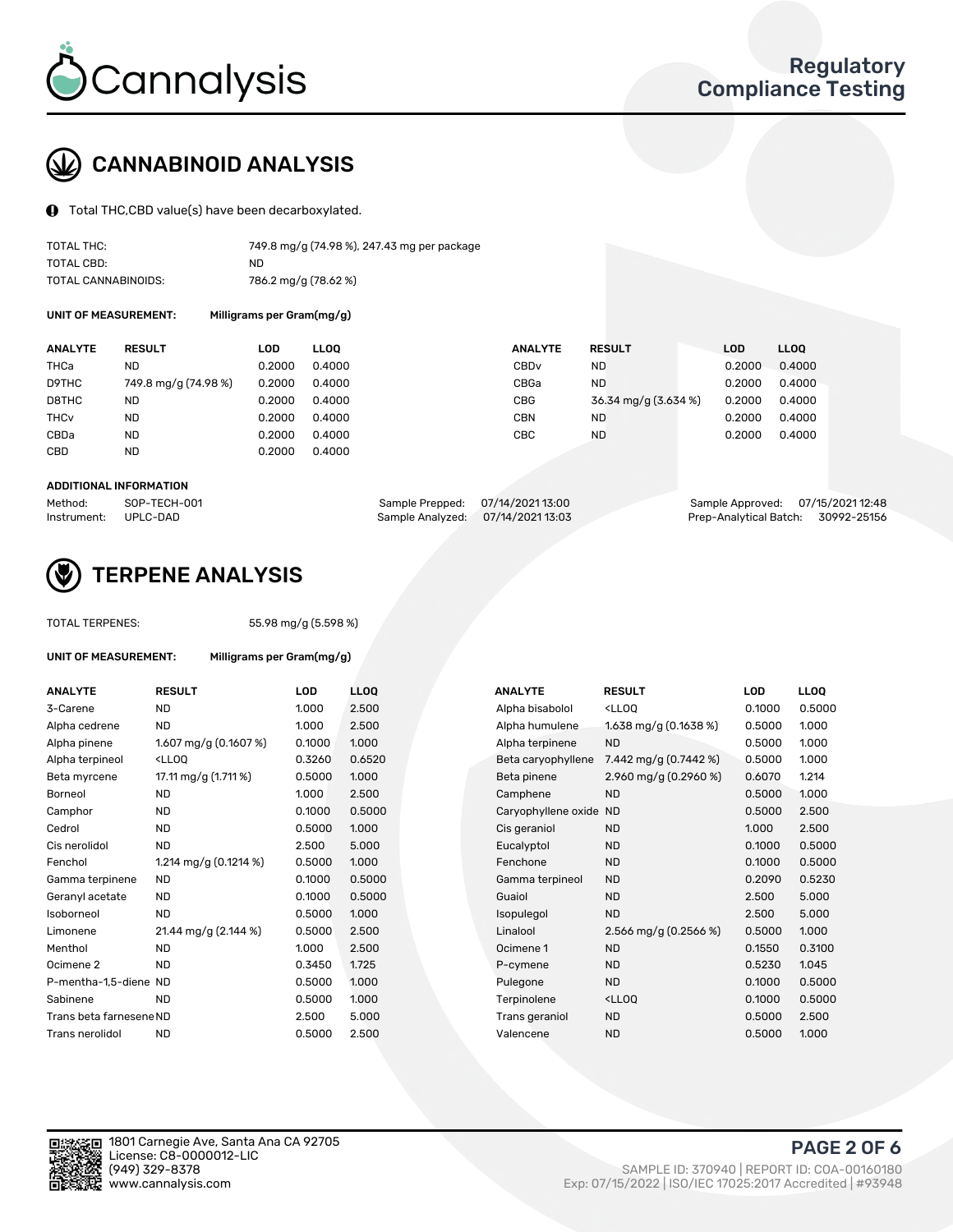

## Regulatory Compliance Testing

#### ADDITIONAL INFORMATION

Method: SOP-TECH-027 Sample Prepped: 07/14/2021 14:37 Sample Approved: 07/15/2021 11:50 Prep-Analytical Batch: 31001-25165



CHEMICAL RESIDUE ANALYSIS PASS

UNIT OF MEASUREMENT: Micrograms per Gram(ug/g)

| <b>ANALYTE</b>    | <b>RESULT</b> | LOD    | LL <sub>OO</sub> | <b>ACTION LEVEL</b> |      | <b>ANALYTE</b>      | <b>RESULT</b> | LOD    | <b>LLOQ</b> | <b>ACTION LEVEL</b> |      |
|-------------------|---------------|--------|------------------|---------------------|------|---------------------|---------------|--------|-------------|---------------------|------|
| Abamectin         | <b>ND</b>     | 0.0200 | 0.0400           | 0.1000              | Pass | Acephate            | <b>ND</b>     | 0.0200 | 0.0400      | 0.1000              | Pass |
| Acequinocyl       | <b>ND</b>     | 0.0200 | 0.0400           | 0.1000              | Pass | Acetamiprid         | <b>ND</b>     | 0.0200 | 0.0400      | 0.1000              | Pass |
| Aldicarb          | <b>ND</b>     | 0.0200 | 0.0400           | 0.0                 | Pass | Azoxystrobin        | <b>ND</b>     | 0.0200 | 0.0400      | 0.1000              | Pass |
| Bifenazate        | <b>ND</b>     | 0.0200 | 0.0400           | 0.1000              | Pass | <b>Bifenthrin</b>   | <b>ND</b>     | 0.0200 | 0.0400      | 3.000               | Pass |
| <b>Boscalid</b>   | <b>ND</b>     | 0.0200 | 0.0400           | 0.1000              | Pass | Carbaryl            | <b>ND</b>     | 0.0200 | 0.0400      | 0.5000              | Pass |
| Carbofuran        | <b>ND</b>     | 0.0200 | 0.0400           | 0.0                 | Pass | Chlorantraniliprole | <b>ND</b>     | 0.0200 | 0.0400      | 10.00               | Pass |
| Clofentezine      | <b>ND</b>     | 0.0200 | 0.0400           | 0.1000              | Pass | Coumaphos           | <b>ND</b>     | 0.0200 | 0.0400      | 0.0                 | Pass |
| Cyfluthrin        | <b>ND</b>     | 0.4000 | 1.000            | 2.000               | Pass | Cypermethrin        | <b>ND</b>     | 0.4000 | 1.000       | 1.000               | Pass |
| Daminozide        | <b>ND</b>     | 0.0200 | 0.0400           | 0.0                 | Pass | Diazinon            | <b>ND</b>     | 0.0200 | 0.0400      | 0.1000              | Pass |
| <b>Dichlorvos</b> | <b>ND</b>     | 0.0200 | 0.0400           | 0.0                 | Pass | Dimethoate          | <b>ND</b>     | 0.0200 | 0.0400      | 0.0                 | Pass |
| Dimethomorph      | <b>ND</b>     | 0.0200 | 0.0400           | 2.000               | Pass | <b>Ethoprophos</b>  | <b>ND</b>     | 0.0200 | 0.0400      | 0.0                 | Pass |
| Etofenprox        | <b>ND</b>     | 0.0200 | 0.0400           | 0.0                 | Pass | Etoxazole           | <b>ND</b>     | 0.0200 | 0.0400      | 0.1000              | Pass |
| Fenhexamid        | <b>ND</b>     | 0.0200 | 0.0400           | 0.1000              | Pass | Fenoxycarb          | <b>ND</b>     | 0.0200 | 0.0400      | 0.0                 | Pass |
| Fenpyroximate     | <b>ND</b>     | 0.0200 | 0.0400           | 0.1000              | Pass | Fipronil            | <b>ND</b>     | 0.0400 | 0.1000      | 0.0                 | Pass |
| Flonicamid        | <b>ND</b>     | 0.0200 | 0.0400           | 0.1000              | Pass | Fludioxonil         | <b>ND</b>     | 0.0200 | 0.0400      | 0.1000              | Pass |
| Hexythiazox       | <b>ND</b>     | 0.0200 | 0.0400           | 0.1000              | Pass | Imazalil            | <b>ND</b>     | 0.0200 | 0.0400      | 0.0                 | Pass |
| Imidacloprid      | <b>ND</b>     | 0.0200 | 0.0400           | 5.000               | Pass | Kresoxim methyl     | <b>ND</b>     | 0.0200 | 0.0400      | 0.1000              | Pass |
| Malathion         | <b>ND</b>     | 0.0200 | 0.0400           | 0.5000              | Pass | Metalaxyl           | <b>ND</b>     | 0.0200 | 0.0400      | 2.000               | Pass |
| Methiocarb        | <b>ND</b>     | 0.0200 | 0.0400           | 0.0                 | Pass | Methomyl            | <b>ND</b>     | 0.0200 | 0.0400      | 1.000               | Pass |
| Mevinphos         | <b>ND</b>     | 0.0200 | 0.0400           | 0.0                 | Pass | Myclobutanil        | <b>ND</b>     | 0.0200 | 0.0400      | 0.1000              | Pass |
| Naled             | <b>ND</b>     | 0.0200 | 0.0400           | 0.1000              | Pass | Oxamyl              | <b>ND</b>     | 0.0200 | 0.0400      | 0.5000              | Pass |
| Paclobutrazol     | <b>ND</b>     | 0.0200 | 0.0400           | 0.0                 | Pass | Permethrins         | <b>ND</b>     | 0.0400 | 0.1000      | 0.5000              | Pass |
| Phosmet           | <b>ND</b>     | 0.0200 | 0.0400           | 0.1000              | Pass | Piperonyl butoxide  | <b>ND</b>     | 0.0200 | 0.0400      | 3.000               | Pass |
| Prallethrin       | <b>ND</b>     | 0.0200 | 0.0400           | 0.1000              | Pass | Propiconazole       | <b>ND</b>     | 0.0200 | 0.0400      | 0.1000              | Pass |
| Propoxur          | <b>ND</b>     | 0.0200 | 0.0400           | 0.0                 | Pass | Pyrethrins          | <b>ND</b>     | 0.0200 | 0.0400      | 0.5000              | Pass |
| Pyridaben         | <b>ND</b>     | 0.0200 | 0.0400           | 0.1000              | Pass | Spinetoram          | <b>ND</b>     | 0.0200 | 0.0400      | 0.1000              | Pass |
| Spinosad          | <b>ND</b>     | 0.0300 | 0.0700           | 0.1000              | Pass | Spiromesifen        | <b>ND</b>     | 0.0200 | 0.0400      | 0.1000              | Pass |
| Spirotetramat     | <b>ND</b>     | 0.0200 | 0.0400           | 0.1000              | Pass | Spiroxamine         | <b>ND</b>     | 0.0200 | 0.0400      | 0.0                 | Pass |
| Tebuconazole      | <b>ND</b>     | 0.0200 | 0.0400           | 0.1000              | Pass | Thiacloprid         | <b>ND</b>     | 0.0200 | 0.0400      | 0.0                 | Pass |
| Thiamethoxam      | <b>ND</b>     | 0.0200 | 0.0400           | 5.000               | Pass | Trifloxystrobin     | <b>ND</b>     | 0.0200 | 0.0400      | 0.1000              | Pass |

### ADDITIONAL INFORMATION

Method: SOP-TECH-002 Sample Prepped: 07/14/2021 14:14 Sample Approved: 07/15/2021 17:19<br>Instrument: LC-MS/MS Sample Analyzed: 07/14/2021 15:21 Prep-Analytical Batch: 31005-25171 Prep-Analytical Batch: 31005-25171

PAGE 3 OF 6

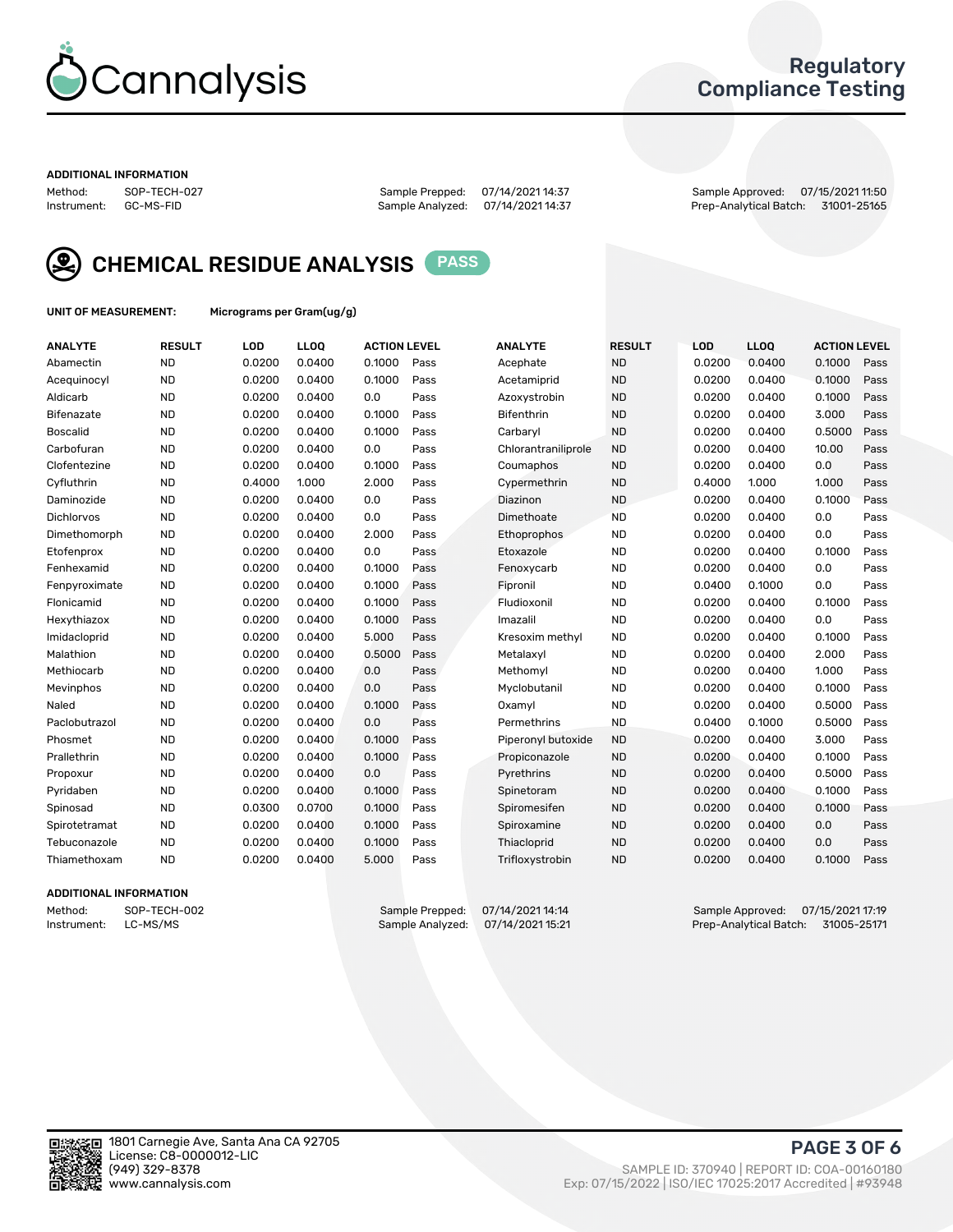

## CHEMICAL RESIDUE GC ANALYSIS PASS

| UNIT OF MEASUREMENT: | Microgr |
|----------------------|---------|
|                      |         |

rams per Gram(ug/g)

| <b>ANALYTE</b>                | <b>RESULT</b> | LOD    | <b>LLOO</b> | <b>ACTION LEVEL</b> |                  | <b>ANALYTE</b>   | <b>RESULT</b> | LOD              | <b>LLOO</b>            | <b>ACTION LEVEL</b> |      |
|-------------------------------|---------------|--------|-------------|---------------------|------------------|------------------|---------------|------------------|------------------------|---------------------|------|
| Captan                        | <b>ND</b>     | 0.1000 | 0.2000      | 0.7000              | Pass             | Chlordane        | <b>ND</b>     | 0.0109           | 0.0136                 | 0.0                 | Pass |
| Methyl parathion              | <b>ND</b>     | 0.0400 | 0.1000      | 0.0                 | Pass             | <b>PCNB</b>      | <b>ND</b>     | 0.0200           | 0.0400                 | 0.1000              | Pass |
| Chlorfenapyr                  | <b>ND</b>     | 0.0800 | 0.1000      | 0.0                 | Pass             | Chlorpyrifos     | <b>ND</b>     | 0.0800           | 0.1000                 | 0.0                 | Pass |
|                               |               |        |             |                     |                  |                  |               |                  |                        |                     |      |
| <b>ADDITIONAL INFORMATION</b> |               |        |             |                     |                  |                  |               |                  |                        |                     |      |
| Method:                       | SOP-TECH-010  |        |             |                     | Sample Prepped:  | 07/14/2021 14:15 |               | Sample Approved: |                        | 07/15/2021 15:06    |      |
| Instrument:                   | GC-MS/MS      |        |             |                     | Sample Analyzed: | 07/14/2021 15:22 |               |                  | Prep-Analytical Batch: | 31006-25172         |      |
|                               |               |        |             |                     |                  |                  |               |                  |                        |                     |      |

## RESIDUAL SOLVENT ANALYSIS PASS

UNIT OF MEASUREMENT: Micrograms per Gram(ug/g)

| <b>ANALYTE</b>    | <b>RESULT</b> | LOD    | <b>LLOO</b> | <b>ACTION LEVEL</b> |      | <b>ANALYTE</b>           | <b>RESULT</b> | LOD    | <b>LLOO</b> | <b>ACTION LEVEL</b> |      |
|-------------------|---------------|--------|-------------|---------------------|------|--------------------------|---------------|--------|-------------|---------------------|------|
| Acetone           | <b>ND</b>     | 50.00  | 100.0       | 5000                | Pass | Acetonitrile             | <b>ND</b>     | 50.00  | 100.0       | 410.0               | Pass |
| Benzene           | <b>ND</b>     | 0.5000 | 1.000       | 1.000               | Pass | <b>Butane</b>            | <b>ND</b>     | 50.00  | 100.0       | 5000                | Pass |
| Chloroform        | <b>ND</b>     | 0.5000 | 1.000       | 1.000               | Pass | Ethanol                  | <b>ND</b>     | 50.00  | 100.0       | 5000                | Pass |
| Ethyl Acetate     | <b>ND</b>     | 50.00  | 100.0       | 5000                | Pass | <b>Ethyl Ether</b>       | <b>ND</b>     | 50.00  | 100.0       | 5000                | Pass |
| Ethylene oxide    | <b>ND</b>     | 0.5000 | 1.000       | 1.000               | Pass | Heptane                  | <b>ND</b>     | 50.00  | 100.0       | 5000                | Pass |
| Hexane            | <b>ND</b>     | 50.00  | 100.0       | 290.0               | Pass | <b>Isopropyl Alcohol</b> | <b>ND</b>     | 50.00  | 100.0       | 5000                | Pass |
| Methanol          | <b>ND</b>     | 50.00  | 100.0       | 3000                | Pass | Methylene chloride       | <b>ND</b>     | 0.5000 | 1.000       | 1.000               | Pass |
| Pentane           | <b>ND</b>     | 50.00  | 100.0       | 5000                | Pass | Propane                  | <b>ND</b>     | 50.00  | 200.0       | 5000                | Pass |
| Toluene           | <b>ND</b>     | 50.00  | 100.0       | 890.0               | Pass | Xvlenes                  | <b>ND</b>     | 50.08  | 100.0       | 2170                | Pass |
| Trichloroethylene | <b>ND</b>     | 0.5000 | 1.000       | 1.000               | Pass | 1.2-Dichloroethane       | <b>ND</b>     | 0.5000 | 1.000       | 1.000               | Pass |
|                   |               |        |             |                     |      |                          |               |        |             |                     |      |

#### ADDITIONAL INFORMATION

Method: SOP-TECH-021 Sample Prepped: 07/14/2021 16:08 Sample Approved: 07/15/2021 09:27<br>Sample Analyzed: 07/14/2021 16:20 Prep-Analytical Batch: 31000-25175 Prep-Analytical Batch: 31000-25175



UNIT OF MEASUREMENT: Cycle Threshold (Ct)

| <b>ANALYTE</b>                        | <b>RESULT</b>                 | LOD   | <b>LLOO</b> |     | <b>ACTION LEVEL</b> | <b>ANALYTE</b>   | <b>RESULT</b> | LOD   | LL <sub>00</sub> |                  | <b>ACTION LEVEL</b> |
|---------------------------------------|-------------------------------|-------|-------------|-----|---------------------|------------------|---------------|-------|------------------|------------------|---------------------|
| A.fumigatus                           | <b>ND</b>                     | 33.00 | 0.0         | 0.0 | Pass                | A. flavus        | <b>ND</b>     | 33.00 | 0.0              | 0.0              | Pass                |
| A. niger                              | <b>ND</b>                     | 33.00 | 0.0         | 0.0 | Pass                | A. terreus       | <b>ND</b>     | 33.00 | 0.0              | 0.0              | Pass                |
| <b>STEC</b>                           | <b>ND</b>                     | 33.00 | 0.0         | 0.0 | Pass                | Salmonella spp   | <b>ND</b>     | 33.00 | 0.0              | 0.0              | Pass                |
|                                       | <b>ADDITIONAL INFORMATION</b> |       |             |     |                     |                  |               |       |                  |                  |                     |
| SOP-TECH-016, SOP-TECH-022<br>Method: |                               |       |             |     | Sample Prepped:     | 07/15/2021 07:11 |               |       | Sample Approved: | 07/15/2021 13:26 |                     |

Instrument: qPCR Sample Analyzed: 07/15/2021 07:15 Prep-Analytical Batch: 31017-25184

PAGE 4 OF 6

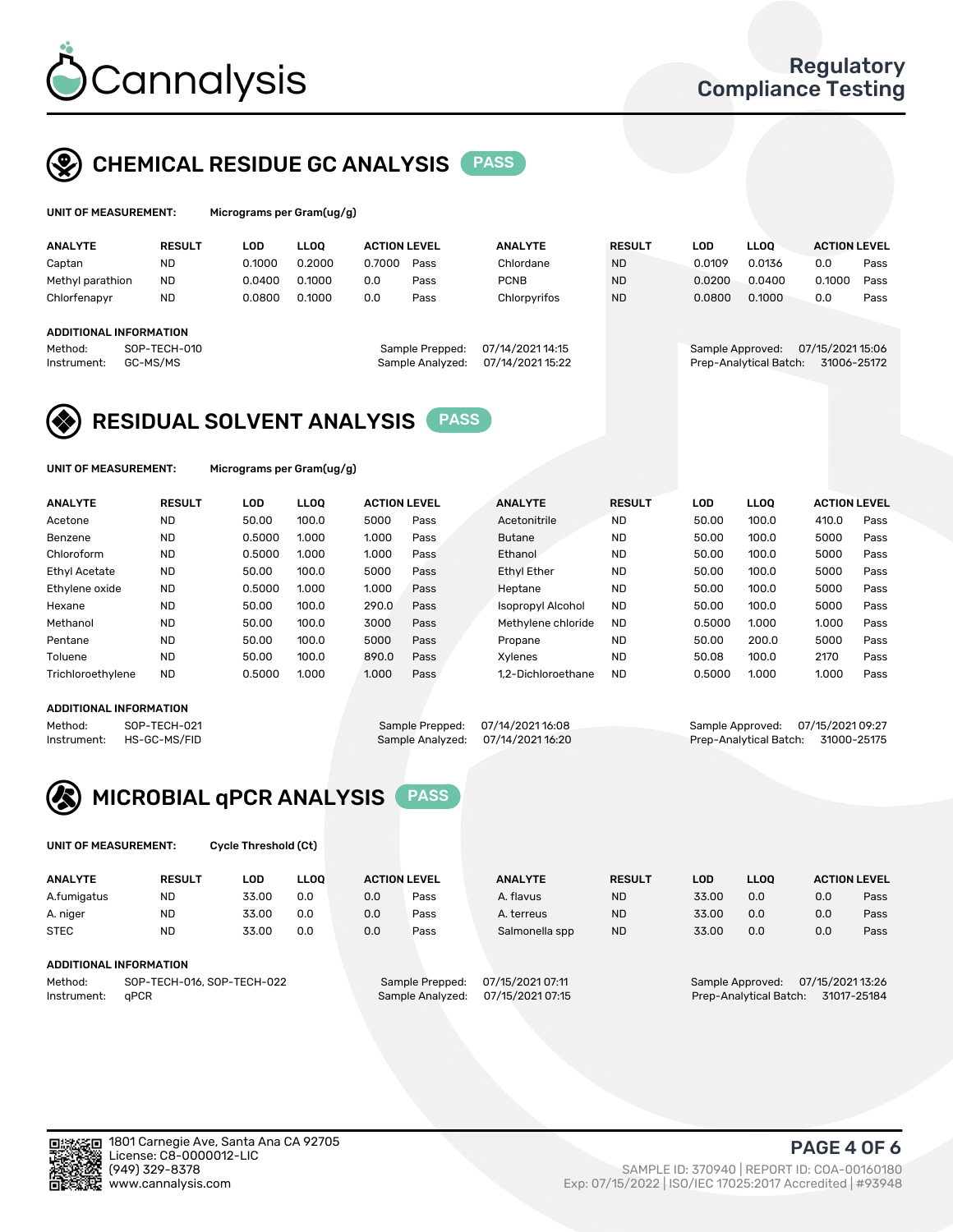



| UNIT OF MEASUREMENT:          |                                                                                                                                                                             | Micrograms per Gram(ug/g)      |             |                     |                  |                |                  |                        |                   |                     |      |  |
|-------------------------------|-----------------------------------------------------------------------------------------------------------------------------------------------------------------------------|--------------------------------|-------------|---------------------|------------------|----------------|------------------|------------------------|-------------------|---------------------|------|--|
| <b>ANALYTE</b>                | <b>RESULT</b>                                                                                                                                                               | <b>LOD</b>                     | <b>LLOO</b> | <b>ACTION LEVEL</b> |                  | <b>ANALYTE</b> | <b>RESULT</b>    | <b>LOD</b>             | LLOO <sup>1</sup> | <b>ACTION LEVEL</b> |      |  |
| Arsenic                       | <b>ND</b>                                                                                                                                                                   | 0.0120                         | 0.1000      | 0.2000              | Pass             | Cadmium        | <b>ND</b>        | 0.0072                 | 0.0500            | 0.2000              | Pass |  |
| Lead                          | <lloo< td=""><td>0.0068</td><td>0.0500</td><td>0.5000</td><td>Pass</td><td>Mercury</td><td><b>ND</b></td><td>0.0060</td><td>0.0500</td><td>0.1000</td><td>Pass</td></lloo<> | 0.0068                         | 0.0500      | 0.5000              | Pass             | Mercury        | <b>ND</b>        | 0.0060                 | 0.0500            | 0.1000              | Pass |  |
|                               |                                                                                                                                                                             |                                |             |                     |                  |                |                  |                        |                   |                     |      |  |
| <b>ADDITIONAL INFORMATION</b> |                                                                                                                                                                             |                                |             |                     |                  |                |                  |                        |                   |                     |      |  |
| SOP-TECH-013<br>Method:       |                                                                                                                                                                             |                                |             | Sample Prepped:     | 07/14/2021 11:25 |                | Sample Approved: |                        |                   | 07/14/2021 17:22    |      |  |
| ICP-MS<br>Instrument:         |                                                                                                                                                                             |                                |             | Sample Analyzed:    | 07/14/2021 13:45 |                |                  | Prep-Analytical Batch: | 30991-25160       |                     |      |  |
|                               |                                                                                                                                                                             |                                |             |                     |                  |                |                  |                        |                   |                     |      |  |
|                               | <b>MYCOTOXINS ANALYSIS</b>                                                                                                                                                  |                                |             |                     |                  |                |                  |                        |                   |                     |      |  |
| <b>UNIT OF MEASUREMENT:</b>   |                                                                                                                                                                             | Micrograms per Kilogram(ug/kg) |             |                     |                  |                |                  |                        |                   |                     |      |  |
| <b>ANALYTE</b>                | <b>RESULT</b>                                                                                                                                                               | <b>LOD</b>                     | <b>LLOO</b> | <b>ACTION LEVEL</b> |                  | <b>ANALYTE</b> | <b>RESULT</b>    | <b>LOD</b>             | <b>LLOQ</b>       | <b>ACTION LEVEL</b> |      |  |
| Aflatoxin B1                  | <b>ND</b>                                                                                                                                                                   | 1.000                          | 2.000       |                     | N/A              | Aflatoxin B2   | <b>ND</b>        | 2.000                  | 5.000             |                     | N/A  |  |

Aflatoxin G1 ND 2.000 5.000 N/A Aflatoxin G2 ND 2.000 5.000 N/A Total Aflatoxins ND 10.00 14.00 20.00 Pass Ochratoxin A ND 1.000 2.000 20.00 Pass

#### ADDITIONAL INFORMATION

Method: SOP-TECH-020 Sample Prepped: 07/14/2021 10:08 Sample Approved: 07/14/2021 14:34 Instrument: LC-MS/MS Sample Analyzed: 07/14/2021 10:30 Prep-Analytical Batch: 30989-25150

# FILTH & FOREIGN MATERIAL ANALYSIS PASS

UNIT OF MEASUREMENT: Filth and Foreign Matter (%, #/3g)

| <b>ANALYTE</b>                                              | <b>RESULT</b> | LOD | <b>LLOO</b> | <b>ACTION LEVEL</b>                                                         |      | <b>ANALYTE</b> | <b>RESULT</b> | LOD                                                                           | <b>LLOO</b> | <b>ACTION LEVEL</b> |      |
|-------------------------------------------------------------|---------------|-----|-------------|-----------------------------------------------------------------------------|------|----------------|---------------|-------------------------------------------------------------------------------|-------------|---------------------|------|
| IF RH ME                                                    | <b>ND</b>     | 0.0 | 0.0         | 1.000                                                                       | Pass | <b>IFM</b>     | <b>ND</b>     | 0.0                                                                           | 0.0         | 25.00               | Pass |
| Mold                                                        | <b>ND</b>     | 0.0 | 0.0         | 25.00                                                                       | Pass | <b>SSCD</b>    | <b>ND</b>     | 0.0                                                                           | 0.0         | 25.00               | Pass |
| ADDITIONAL INFORMATION                                      |               |     |             |                                                                             |      |                |               |                                                                               |             |                     |      |
| Method:<br>SOP-TECH-009<br>Instrument:<br>Visual Inspection |               |     |             | 07/14/2021 14:54<br>Sample Prepped:<br>07/14/2021 14:55<br>Sample Analyzed: |      |                |               | 07/14/2021 15:01<br>Sample Approved:<br>Prep-Analytical Batch:<br>31010-25166 |             |                     |      |



PAGE 5 OF 6